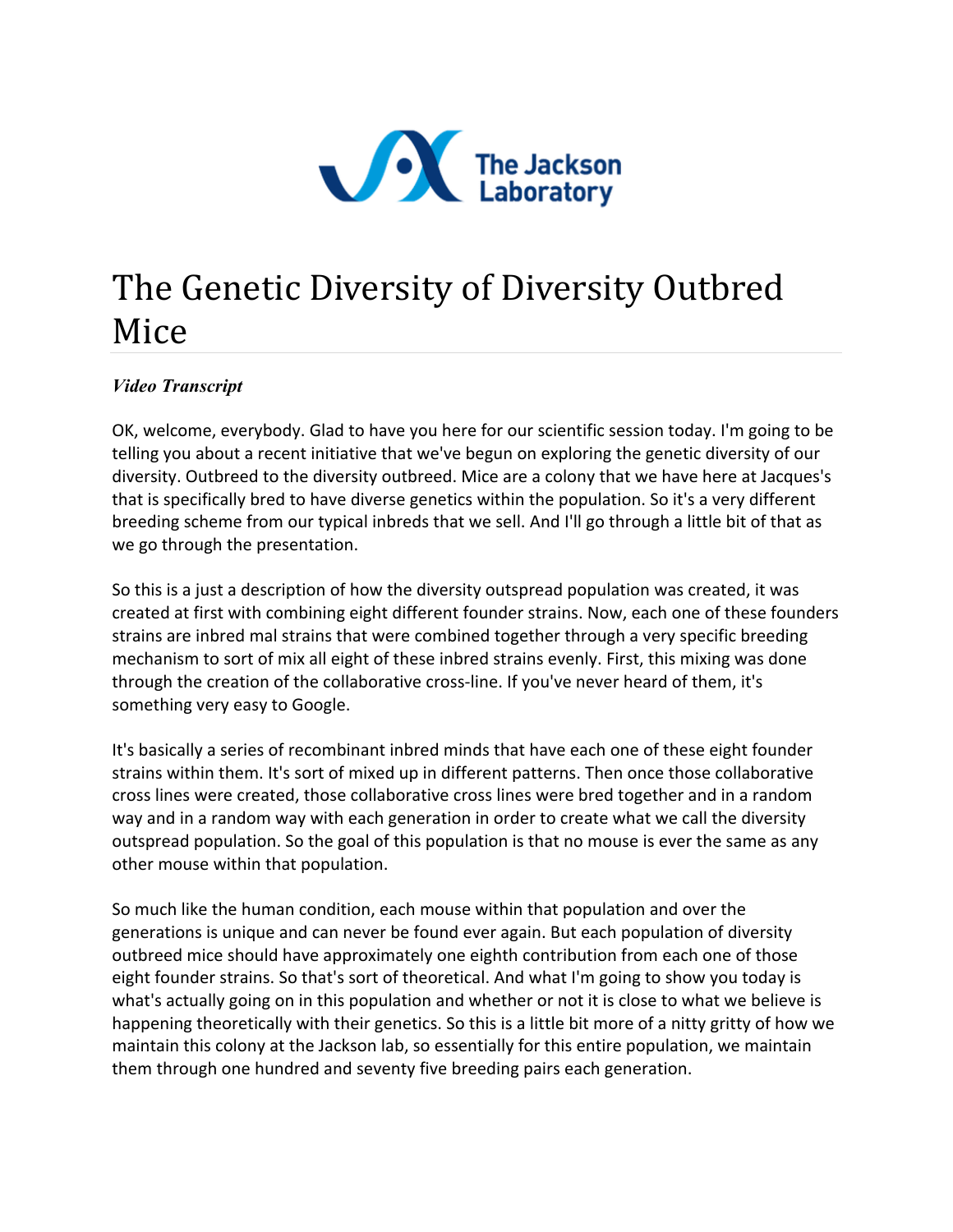What happens when once those hundred seventy five breeding pairs are are produced? Is it by laser pointer here? Once each one of those one hundred seventy five lines produce offspring, is that a subset of those offspring will be set aside for mating in the next generation, all the progeny that are left over from that series of meetings can be sold to customers. Then what happens when we get ready to make the next generation is that each one of the females sort of stay within their line?

No. So we sort of track the lineage of this population through the maternal number that we ascribe to them. Then we randomly mix up which males she will be paired with in the next generation. And we do that, so on and so forth. We have four generations occurring of this population every single year. And what we try to do with those leftover mice that we that we set aside for sales is that we mix those animals in boxes that we ship off to customers.

So in any one box, you're going to have animals that are non siblings and we try to maximize those numbers of non siblings per box as much as possible so that essentially you are getting in a shipment as much genetic diversity as we possibly could give you within this population. Now, a lot of people use this population for sort of screening of quantitative trait loci. So how do genetics map on to phenotype that you're interested in? We know other people that have used it for toxicology or pharmacology, basically screening how therapeutics would work in a more diverse population with lots of a wheel leading to different conditions and disease states within within this population.

If you're interested in learning more about the uses of this population. We have a technical information webinar on our website all about the Jado and how people have been using this population over the past several years, because at this point we are about generation 40 of this population. So we've been maintaining it for almost 10 years now. And that's one of the reasons why we did this analysis. But I'm going to tell you about. So essentially, what we wanted to do is that this population and it sort of found their contribution.

So how much of each one of those inbred founders that sort of started off the population are contributing to the current population has not been discussed since the generation twenty one. There was a big paper that came out at that generation that assessed a whole bunch of genomic things that were going on with this population. And, you know, essentially we're at generation 40 now. So it's been almost 20 generations since we've looked at how the genetic diversity is going in this population and whether or not are breeding schemes have been maintaining it properly.

So this whole effort was in conjunction with our computational sciences group here at the Jackson lab to basically look at how our population is doing, basically a quality control for our customers who are buying a diversity bred mice to assure them that the mice that they are receiving are diverse and that the founder contributions that they're expecting are actually there. So what you'll see in this slide is that in generation twenty one, which is what we expect to sort of be our gold standard, the last time that we checked on this population in terms of